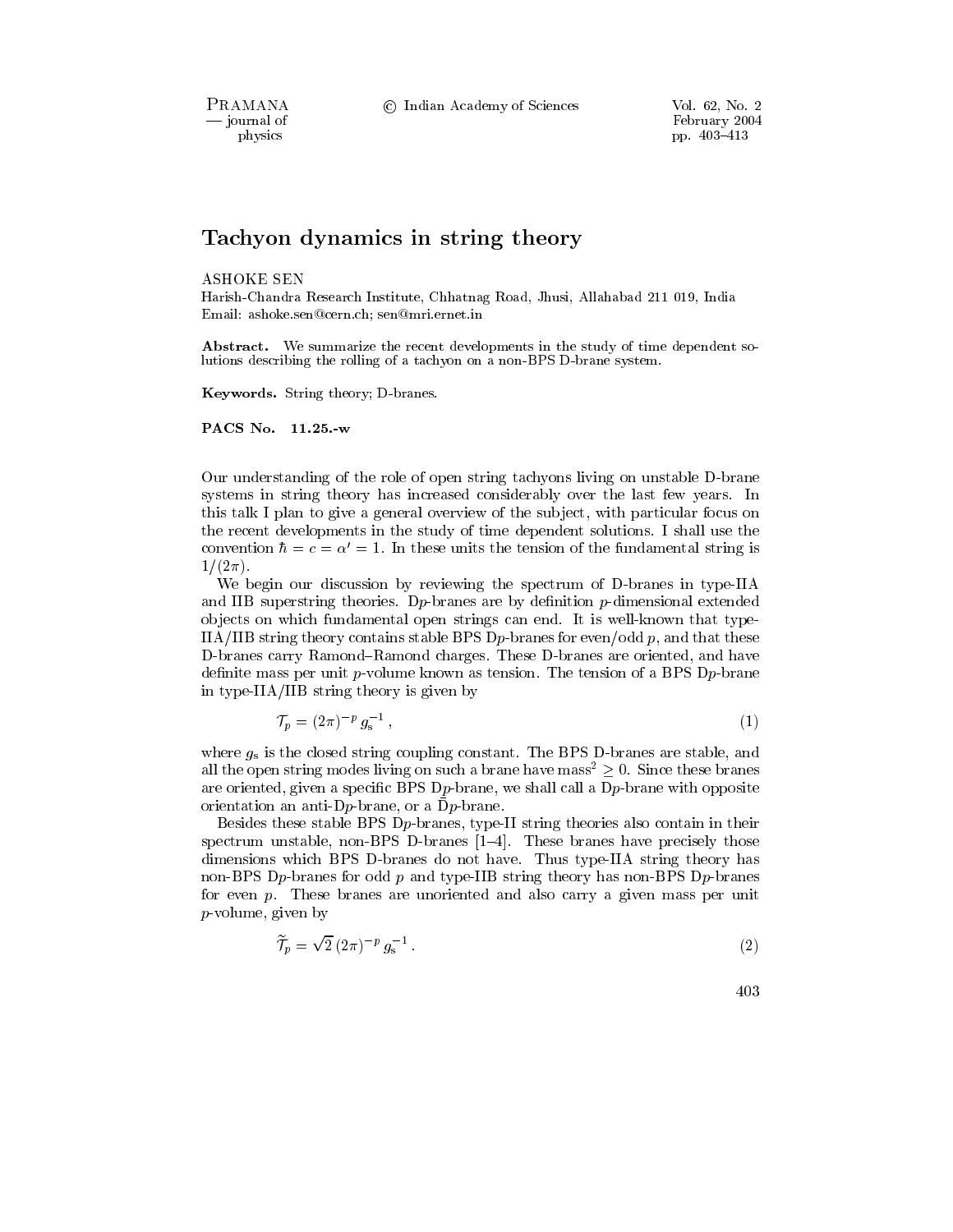The most important feature that distinguishes the non-BPS D-branes from BPS D-branes is that the spectrum of open strings on a non-BPS D-brane contains a single mode of negative mass<sup>2</sup> besides infinite number of other modes of mass<sup>2</sup>  $\geq$  0. This mode, known as the tachyon, has mass<sup>2</sup> given by

$$
m^2 = -\frac{1}{2}.\tag{3}
$$

Another important feature that distinguishes a BPS  $Dp$ -brane from a non-BPS  $Dp$ brane is that unlike a BPS D<sub>p</sub>-brane which is charged under the Ramond-Ramond  $(RR)$  ( $p+1$ )-form gauge field of string theory, a non-BPS D-brane is neutral under these gauge fields. Various properties of non-BPS D-branes have been reviewed in  $[5,6]$ . We shall use the convention that a D-brane will generically refer to a BPS D-brane, and when we want to refer to a non-BPS D-brane we shall explicitly use the adjective non-BPS.

Although a BPS D<sub>p</sub>-brane does not have a tachyonic mode, if we consider a coincident BPS Dp-brane- $\bar{D}p$ -brane pair, then the open string stretched from the brane to the anti-brane (or vice-versa) also has a tachyonic mode. This gives rise to two tachyonic modes on a coincident brane-anti-brane pair. The mass<sup>2</sup> of each of these tachyonic modes is given by the same expression as  $(3)$ .

Our main goal will be to study the decay of (a system of) branes via classical dynamics of these tachyonic modes. There are several reasons why this problem is of interest. First of all, the very existence of such systems in string theory make them interesting objects to study. They also provide examples of solvable time-dependent solutions in string theory. Such examples are few in number. Furthermore, this study may have cosmological significance since such unstable D-brane systems are likely to have been present in the early Universe.

The dynamics of open strings living on a Dp-brane is described by a  $(p + 1)$ dimensional (string) field theory, defined such that the free field quantization of the field theory reproduces the spectrum of open strings on the  $Dp$ -brane, and the S-matrix elements computed from this field theory reproduce the S-matrix elements of open string theory on the D-brane. On a non-BPS D-brane, the existence of a single scalar tachyonic mode shows that the corresponding open string field theory must contain a real scalar field T with mass<sup>2</sup> =  $-1/2$ , whereas the same reasoning shows that open string field theory associated with a coincident brane-anti-brane system must contain two real scalar fields, or equivalently one complex scalar field T, of mass<sup>2</sup> =  $-1/2$ . However, these fields have non-trivial coupling to all the infinite number of other fields in open string field theory, and hence one cannot study the dynamics of these tachyonic modes in isolation. Furthermore, since the  $|\text{mass}^2|$  of the tachyonic modes is of the same order of magnitude as that of the other heavy modes of the string, one cannot work with a simple low energy effective action obtained by integrating out the other heavy modes of the string. This is what makes the analysis of the tachyon dynamics non-trivial. Nevertheless, it is convenient to state the results of the analysis in terms of an effective action  $S_{\text{eff}}(T,\ldots)$  obtained by formally integrating out all the positive mass<sup>2</sup> fields. This is what we shall do [6a]. Here ... stands for all the massless bosonic fields, which in the case of non-BPS Dp-branes include one gauge field and  $(9-p)$  scalar fields associated with the transverse coordinates. For  $Dp$ -Dp brane pair the massless fields consist of two  $U(1)$  gauge fields and  $2(9-p)$  transverse scalar fields.

#### Pramana - J. Phys., Vol. 62, No. 2, February 2004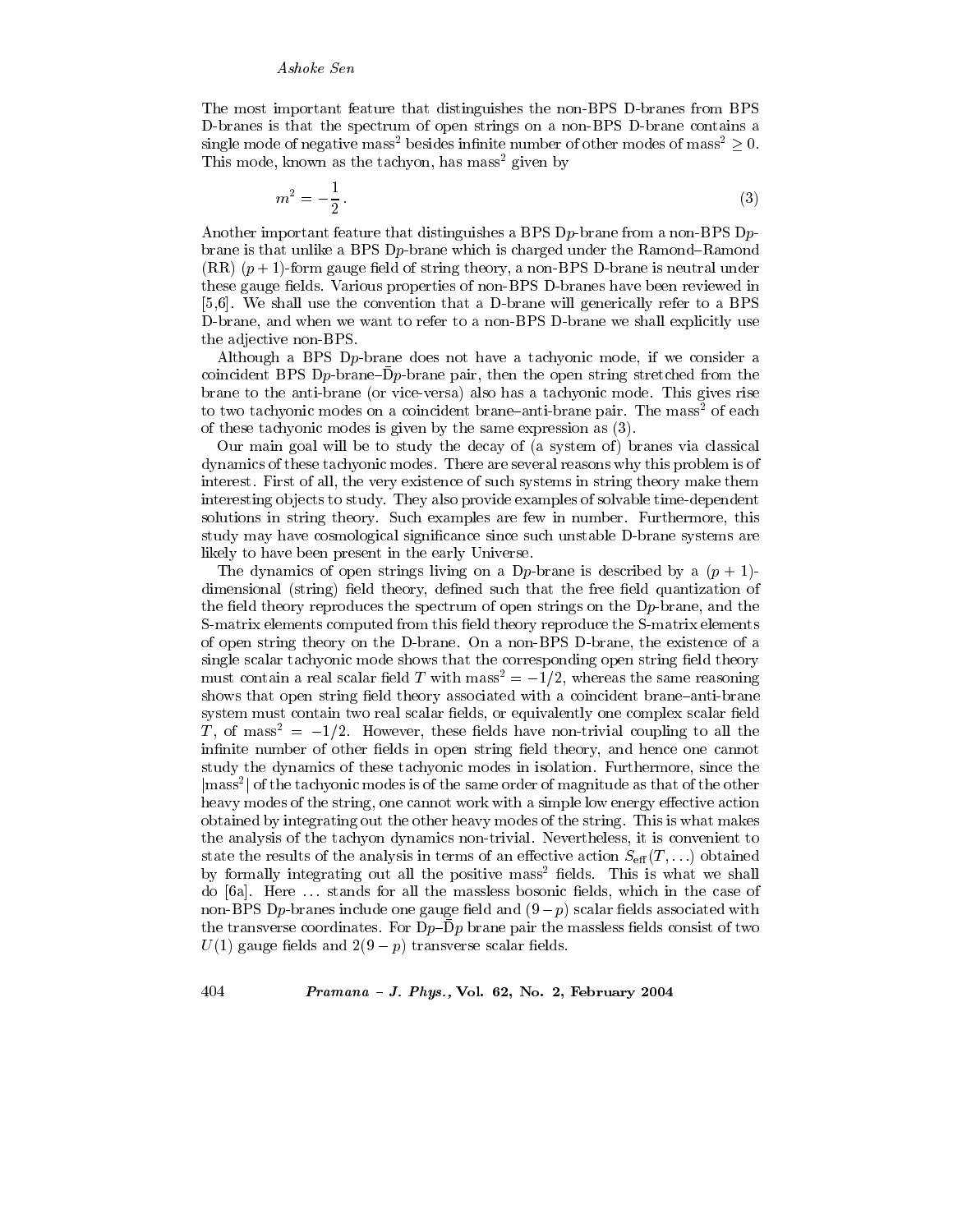First we shall state two properties of  $S_{\text{eff}}(T,\ldots)$  which are trivially derived from the analysis of the tree-level S-matrix:

- (1) For a non-BPS D-brane the tachyon effective action has a  $Z_2$  symmetry under which  $T \rightarrow -T$ , wheras for a brane-anti-brane system the tachyon effective action has a phase symmetry under which  $T \to e^{i\alpha} T$ .
- (2) Let  $V(T)$  denote the tachyon effective potential, defined such that for spacetime independent field configuration, and with all the massless fields set to zero, the tachyon effective action  $S_{\text{eff}}$  has the form:

$$
-\int d^{p+1}x V(T). \tag{4}
$$

In that case  $V(T)$  has a maximum at  $T = 0$ . This is a trivial consequence of the fact that the mass<sup>2</sup> of the field T is given by  $V''(T=0)$ , and this is known to be negative.

The question that we shall be most interested in is whether  $V(T)$  has a (local) minimum, and if it does, then how does the theory behave around this minimum? The answer to this question is summarized in the following three 'conjectures'  $[1,3,7-11]$   $[11a]$ :

(1)  $V(T)$  does have a pair of global minima at  $T = \pm T_0$  for the non-BPS Dbrane, and a one-parameter ( $\alpha$ ) family of global minima at  $T = T_0 e^{i\alpha}$  for the brane-anti-brane system. At this minimum the tension of the original D-brane configuration is exactly canceled by the negative contribution of the potential  $V(T)$ . Thus

$$
V(T_0) + \mathcal{E}_p = 0,\t\t(5)
$$

where

$$
\mathcal{E}_p = \begin{cases} \widetilde{\mathcal{T}}_p & \text{for non-BPS D}p\text{-brane} \\ 2\mathcal{T}_p & \text{for D}p\text{-}\bar{D}p \text{ brane pair} \end{cases} \tag{6}
$$

Thus the total energy density vanishes at the minimum of the tachyon potential. This has been illustrated in figure 1. Since  $V(T) + \mathcal{E}_p$  denotes the total energy density of the system, it is more natural to call this the tachyon potential. From now on we shall adopt this convention and denote this sum by  $V(T)$ .

(2) Since the total energy density vanishes at  $T = T_0$ , and furthermore, neither the non-BPS D-brane nor the brane-anti-brane system carries any RR charge, it is natural to identify the configuration  $T = T_0$  as the vacuum without any D-brane. This in turn implies that there are no physical perturbative open string states around the minimum of the potential, since open string states live only on D-branes. This is counterintuitive, since in conventional field theories the number of perturbative physical states do not change as we go from one extremum of the potential to another extremum.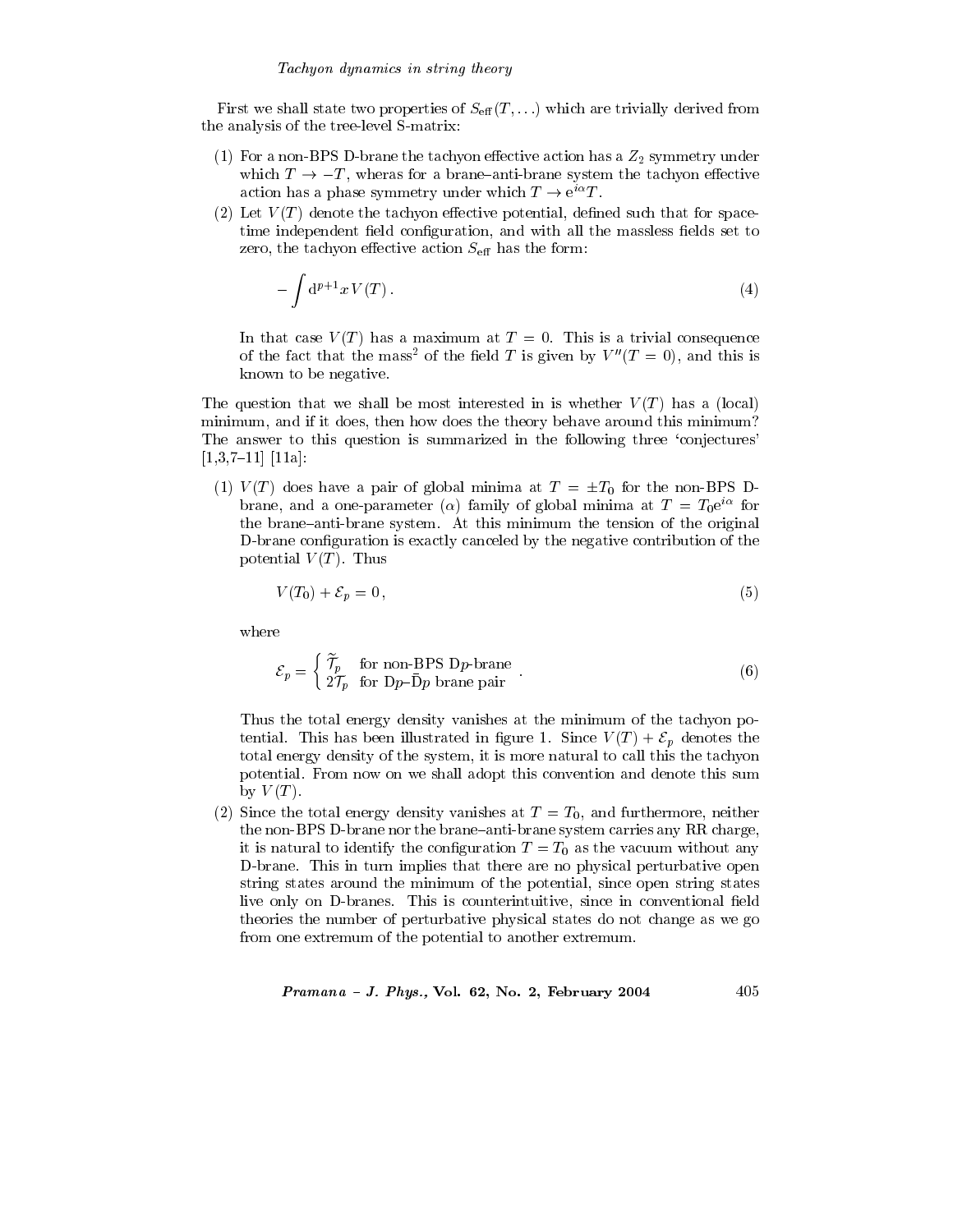

Figure 1. The tachyon potential on an unstable D-brane or brane-anti-brane system in superstring theories.



Figure 2. The kink solution on a non-BPS D-brane.

- (3) Although there are no perturbative physical states around the minimum of the potential, the equations of motion derived from the tachyon effective action  $S_{\text{eff}}(T,\ldots)$  does have non-trivial time-independent classical solutions. These solutions represent lower-dimensional D-branes. Some examples are given below:
	- (a) The tachyon effective action on a non-BPS Dp-brane admits a classical kink solution as shown in figure 2. This solution depends on only one of the spatial coordinates, labeled by  $x^p$  in the figure, such that T approaches  $T_0$  as  $x^p \to \infty$  and  $-T_0$  as  $x^p \to -\infty$ , and interpolates between these two values around  $x^p = 0$ . Since the total energy density vanishes for  $T = \pm T_0$ , we see that for the above configuration the energy density is concentrated around a  $(p-1)$ -dimensional subspace  $x^p = 0$ . This can be identified with a BPS D- $(p-1)$ -brane in the same theory [9,11].
	- (b) There is a similar solution on a brane-anti-brane system, where the imaginary part of the tachyon field is set to zero, and the real part takes the form given in figure 2. This is not a stable solution, but describes a non-BPS D- $(p-1)$ -brane in the same theory [1,3].
	- (c) Since the tachyon field T on a  $Dp-\overline{D}p$ -brane system is a complex field, one can also construct a vortex solution where  $T$  is a function of two of the spatial coordinates (say  $x^{p-1}$  and  $x^p$ ) and takes the form: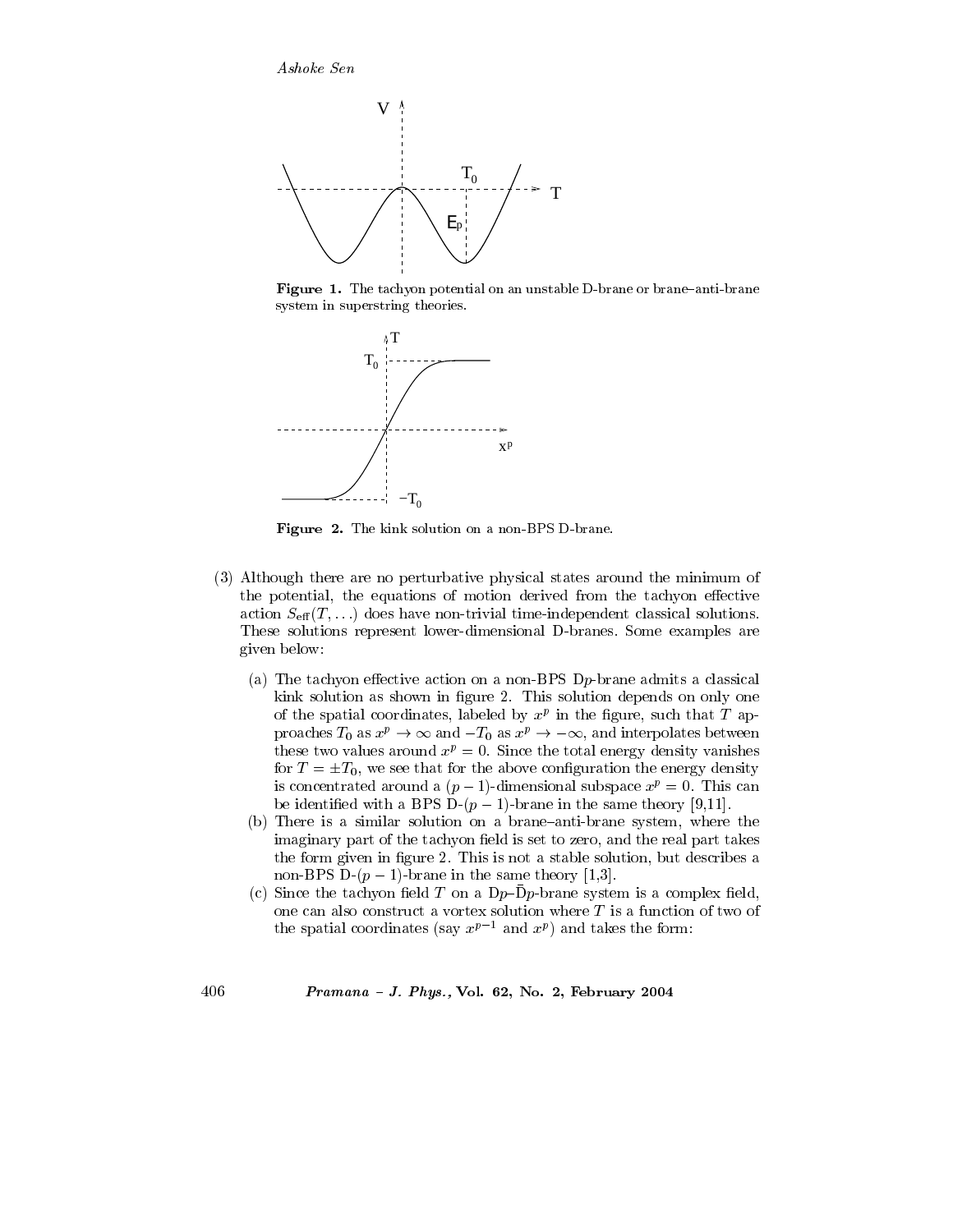Tachyon dynamics in string theory

$$
T = T_0 f(\rho) e^{i\theta} , \qquad (7)
$$

where

$$
\rho = \sqrt{(x^{p-1})^2 + (x^p)^2}, \quad \theta = \tan^{-1}(x^p/x^{p-1}), \tag{8}
$$

are the polar coordinates and the function  $f(\rho)$  has the property:

$$
f(\infty) = 1, \quad f(0) = 0. \tag{9}
$$

Thus the potential energy associated with the solution vanishes as  $\rho \rightarrow \infty$ . Besides the tachyon the solution also contains an accompanying background gauge field which makes the covariant derivative of the tachyon fall off sufficiently fast for large  $\rho$  so that the net energy density is concentrated around the  $\rho = 0$  region. This gives a codimension two-soliton solution which can be identified as a BPS D- $(p-2)$ -brane in the same theory  $[3,12]$ .

- (d) If we take a pair of non-BPS D-branes, then the D-brane effective field theory around  $T=0$  contains a  $U(2)$  gauge field, and the tachyon transforms in the adjoint representation of this gauge field. At the minimum of the tachyon potential the  $SU(2)$  part of the gauge group is broken to  $U(1)$  by the vacuum expectation value of the tachyon. As a result the theory contains 't Hooft-Polyakov monopole solution which depends on three of the spatial coordinates. This describes a codimension 3-brane and can be identified as a BPS D- $(p-3)$ -brane in the same theory [11,12].
- (e) If we consider a system of two D<sub>p</sub>-branes and two  $\bar{D}p$ -branes, all along the same plane, then the D-brane world-volume theory has a  $U(2) \times U(2)$ gauge field, and a  $2\times 2$  matrix values complex tachyon field, transforming in the (2,2) representation of the gauge group. Let  $A_{\mu}^{(1)}$  and  $A_{\mu}^{(2)}$  denote the gauge fields in the two  $SU(2)$  gauge groups. Then we can construct a codimension 4-brane solution where the fields depend on four of the spatial coordinates, and have the asymptotic behaviour:

$$
T \simeq T_0 U, \quad A_{\mu}^{(1)} \simeq i \partial_{\mu} U U^{-1}, \quad A_{\mu}^{(2)} = 0,
$$
\n(10)

where U is an  $SU(2)$  matrix valued function, corresponding to the identity map (winding number one map) from the surface  $S^3$  at spatial infinity to the  $SU(2)$  group manifold. This describes a BPS D- $(p-4)$ -brane in the same theory  $[3,12]$ .

Quite generally if we begin with sufficient number of non-BPS D9-branes in type-IIA string theory, or D9–D9-branes in type-IIB string theory, we can describe any lower-dimensional D-brane as classical solution in this open string field theory  $[10-12]$ . This has led to a classification of D-branes using a branch on mathematics known as K-theory  $[10,11]$ . This has also led to the suggestion that perhaps we can give a non-perturbative formulation of string theory in terms of open string field theory on space-filling D-brane system. For this to work, we need to also find ways of describing closed strings and Neveu-Schwarz (NS) 5-branes in this open string field theory. This has not yet been achieved to complete satisfaction.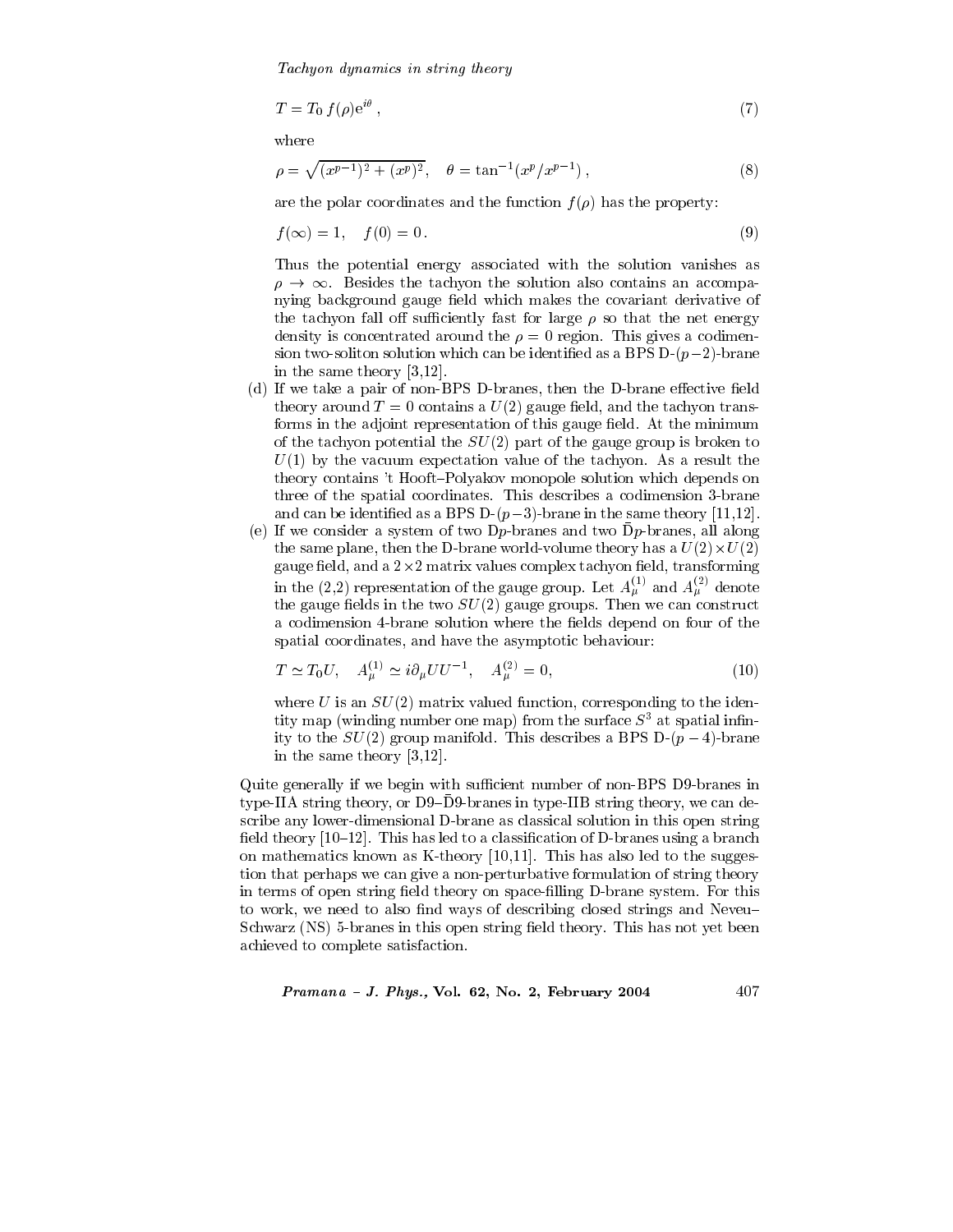So far we have only discussed time-independent solutions of the tachyon equations of motion. But one could also ask questions about time-dependent solutions. In particular, given that the tachyon potential on a non-BPS Dp-brane or a  $Dp$ -Dp pair has the form given in figure 1, one could ask: what happens if we displace the tachyon from the maximum of the potential and let it roll down towards its minimum? If T had been an ordinary scalar field then the answer is simple: the tachyon field  $T$  will simply oscillate about the minimum  $T$  of the potential, and in the absence of any dissipative force (as is the case at the classical level) the oscillation will continue for ever. The energy density  $T_{00}$  will remain constant during this oscillation, but other components of the energy–momentum tensor, e.g., the pressure  $p(x^0)$ , defined through  $T_{ij} = p \delta_{ij}$  for  $1 \le i, j \le p$ , will oscillate about their average value [12a]. However, for the case of the string theory tachyon the answer is different and somewhat surprising  $[13,14]$ . It turns out that in this case the energy density remains constant as in the case of a usual scalar field, but the pressure, instead of oscillating about an average value, goes to zero asymptotically. The evolution of the pressure follows the curve:

$$
p(x^0) = -\mathcal{E}_p \tilde{f}(x^0),\tag{11}
$$

where  $\mathcal{E}_p$  is given by (6), and the function  $\tilde{f}(x^0)$  depends on the initial energy density  $T_{00}$  of the system. In order to specify the form of  $f(x^0)$  we need to consider two different cases:

(1)  $T_{00} \leq \mathcal{E}_p$ : In this case we can parametrize the solution by a parameter  $\tilde{\lambda}$ defined through the relation

$$
T_{00} = \frac{\mathcal{E}_p}{2} (1 + \cos(2\pi \tilde{\lambda})).
$$
\n(12)

 $T_{00}$  includes the contribution from the tension of the D-brane(s) as well as the tachyon kinetic and potential energy. Since the total energy density available to the system is less than  $\mathcal{E}_v$ , the energy density at the maximum of the tachyon potential describing the original brane configuration, at some instant of time during its motion the tachyon is expected to come to rest at some point away from the maximum of the potential. We can choose this instant of time as  $x^0 = 0$ . The function  $f(x^0)$  in this case takes the form:

$$
\widetilde{f}(x^0) = \frac{1}{1 + e^{\sqrt{2}x^0} \sin^2(\widetilde{\lambda}\pi)} + \frac{1}{1 + e^{-\sqrt{2}x^0} \sin^2(\widetilde{\lambda}\pi)} - 1.
$$
\n(13)

From this we see that as  $x^0 \to \infty$ ,  $\tilde{f}(x^0) \to 0$ . Thus the pressure vanishes asymptotically.

Note that for  $\tilde{\lambda} = \frac{1}{2}$ , both  $T_{00}$  and  $p(x^0)$  vanish identically. Thus this solution has the natural interpretation as the tachyon being placed at the minimum of its potential. The solution for  $\lambda = \frac{1}{2} + \epsilon$  is identical to the one at  $\tilde{\lambda} = \frac{1}{2} - \epsilon$ , thus the inequivalent set of solutions are obtained by restricting  $\widetilde{\lambda}$  to the range  $\left[-\frac{1}{2},\frac{1}{2}\right]$ .

 $Pramana - J. Phys., Vol. 62, No. 2, February 2004$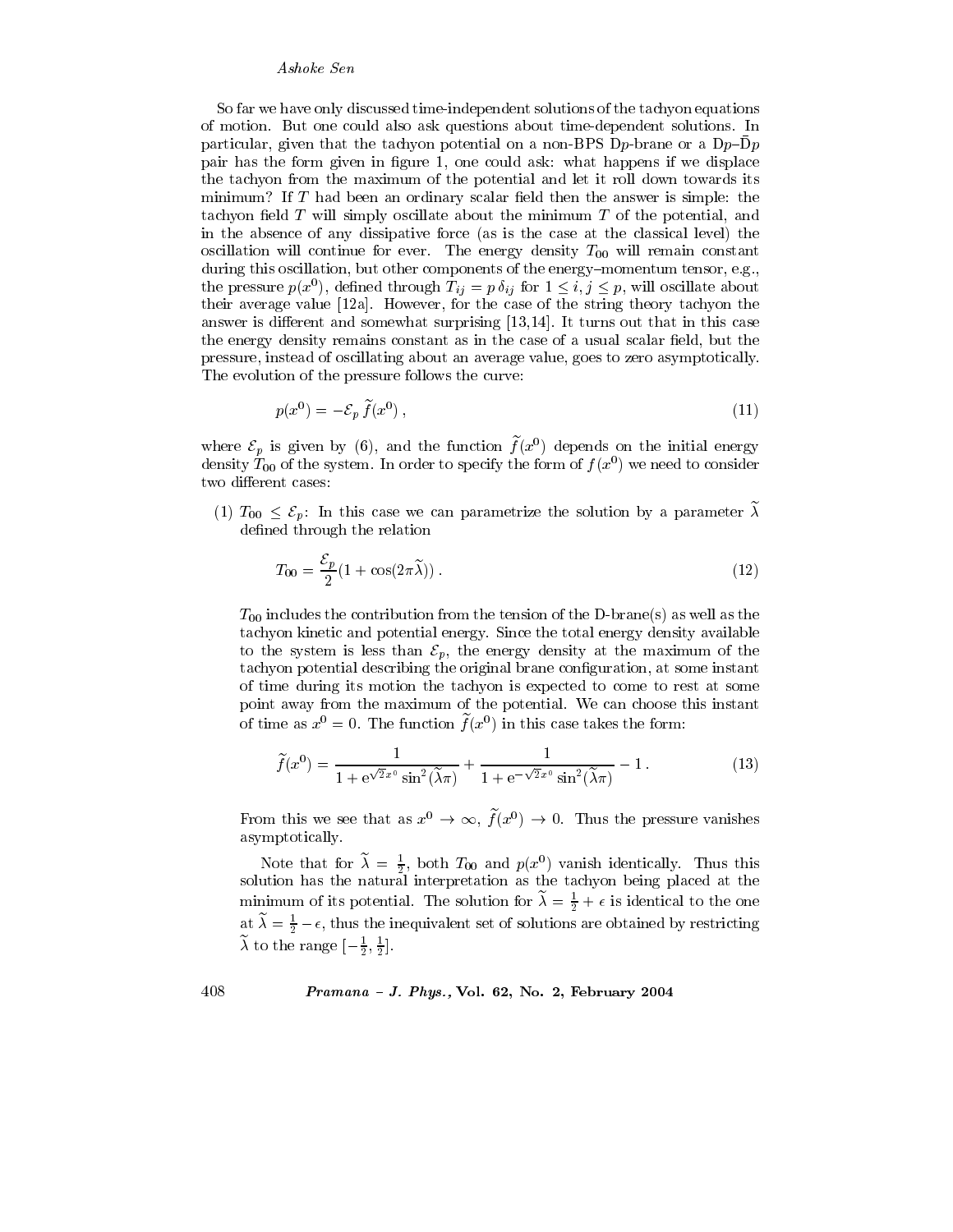(2)  $T_{00} \geq \mathcal{E}_p$ : In this case we can parametrize the solution by a parameter  $\tilde{\lambda}$ defined through the relation

$$
T_{00} = \frac{\mathcal{E}_p}{2} (1 + \cosh(2\pi \tilde{\lambda})).
$$
\n(14)

Since the total energy density available to the system is larger than  $\mathcal{E}_p$ , at some instant of time during its motion the tachyon is expected to pass the point  $T=0$  where the potential has a maximum. We can choose our initial condition such that at  $x^0 = 0$  the tachyon is at the maximum of the potential and has a non-zero velocity. The function  $\tilde{f}(x^0)$  in this case takes the form

$$
\widetilde{f}(x^0) = \frac{1}{1 + e^{\sqrt{2}x^0}\sinh^2(\widetilde{\lambda}\pi)} + \frac{1}{1 + e^{-\sqrt{2}x^0}\sinh^2(\widetilde{\lambda}\pi)} - 1.
$$
\n(15)

As  $x^0 \to \infty$ ,  $\tilde{f}(x^0) \to 0$ , the pressure vanishes asymptotically. This result can be trusted for  $|\tilde{\lambda}| \le \sinh^{-1} 1$ .

The assertion that around the tachyon vacuum there are no physical open string states, implies that there is no small oscillation of finite frequency around the minimum of the tachyon potential. The lack of oscillation in the pressure is consistent with this result. However, the existence of classical solutions with arbitrarily small energy density (which can be achieved by taking  $\tilde{\lambda}$  close to 1/2 in (12)) still poses a puzzle, since it indicates that quantization of open string field theory around the tachyon vacuum does give rise to non-trivial quantum states which in the semiclassical limit are described by the solutions that we have found. These states are either new states in string theory, or provide an alternative description of closed string states. At present the precise interpretation of these solutions is not known.

If we are considering the rolling of the tachyon on a non-BPS  $D_p$ -brane (and not on a Dp-Dp-brane pair), then, besides producing the energy-momentum tensor, the rolling tachyon solutions described above also act as source of the massless RR p-form field  $C_{1...p}$ . In the first case this source term is proportional to [15]

$$
\sin(\widetilde{\lambda}\pi) \left[ \frac{e^{x^0/\sqrt{2}}}{1+\sin^2(\widetilde{\lambda}\pi)e^{\sqrt{2}x^0}} - \frac{e^{-x^0/\sqrt{2}}}{1+\sin^2(\widetilde{\lambda}\pi)e^{-\sqrt{2}x^0}} \right],\tag{16}
$$

whereas in the second case it is proportional to

$$
\sinh(\widetilde{\lambda}\pi) \left[ \frac{e^{x^0/\sqrt{2}}}{1+\sinh^2(\widetilde{\lambda}\pi)e^{\sqrt{2}x^0}} - \frac{e^{-x^0/\sqrt{2}}}{1+\sinh^2(\widetilde{\lambda}\pi)e^{-\sqrt{2}x^0}} \right].
$$
 (17)

All the results stated above are derived using conformal field theory methods and are exact at the open string tree-level. However, it is natural to ask: is there an effective action involving the tachyon field which reproduces some of these results, at least qualitatively? It turns out that there is such an effective action, given by  $[15 - 20]$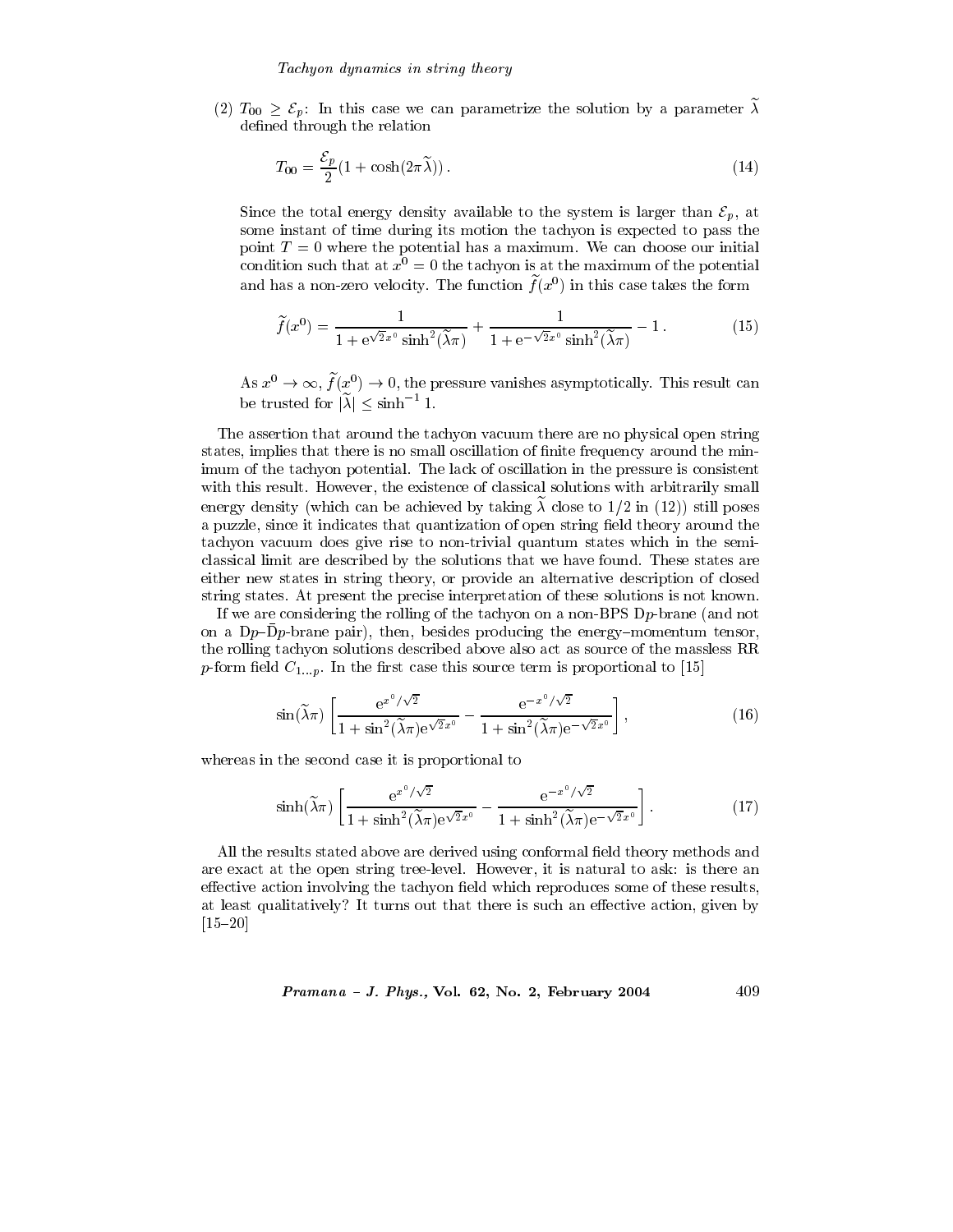$$
S = \int d^{p+1}x \mathcal{L},
$$
  

$$
\mathcal{L} = -V(T)\sqrt{-\det \mathbf{A}},
$$
 (18)

where

$$
\mathbf{A}_{\mu\nu} = \eta_{\mu\nu} + \partial_{\mu} T \partial_{\nu} T , \qquad (19)
$$

and

$$
V(T) \simeq e^{-T/\sqrt{2}} \quad \text{for large } T. \tag{20}
$$

 $V(T)$  denotes the tachyon potential including the brane tension. It has a maximum at  $T=0$ , and in this parametrization has its minimum at infinity. The energymomentum tensor computed from the action  $(18)$  is given by [20a]

$$
T_{\mu\nu} = \frac{V(T)\,\partial_{\mu}T\partial_{\nu}T}{\sqrt{1 + \eta^{\rho\sigma}\partial_{\sigma}T\partial_{\rho}T}} - V(T)\,\eta_{\mu\nu}\,\sqrt{1 + \eta^{\rho\sigma}\partial_{\rho}T\partial_{\sigma}T}.\tag{21}
$$

We shall first verify that the action (18) produces the correct large  $x^0$  behaviour of the pressure for spatially homogeneous, time-dependent field configurations. For such configurations the conserved energy density for large  $T$  is given by

$$
T_{00} = V(T)(1 - (\partial_0 T)^2)^{-1/2} \simeq e^{-T/\sqrt{2}} (1 - (\partial_0 T)^2)^{-1/2}.
$$
 (22)

Since  $T_{00}$  is conserved, we see that for any given  $T_{00}$ , as  $T \to \infty$ ,  $\partial_0 T \to 1$ . In particular, for large  $x^0$  the solution has the form

$$
T = x^{0} + Ce^{-\sqrt{2}x^{0}} + \mathcal{O}(e^{-2\sqrt{2}x^{0}}).
$$
\n(23)

In order to see that  $(23)$  gives the correct form of the solution we simply need to note that the leading contribution to  $T_{00}$  computed from this configuration remains constant in time:

$$
T_{00} \simeq \frac{1}{\sqrt{2\sqrt{2}C}}.\tag{24}
$$

The pressure associated with this configuration is given by

$$
p = T_{11} = -V(T) (1 - (\partial_0 T)^2)^{1/2} \simeq -\sqrt{2\sqrt{2}}C e^{-\sqrt{2}x^0}.
$$
 (25)

This is in precise agreement with (13) for large  $x^0$ .

Note that at late time  $\partial_{\mu} \partial_{\nu} T \to 0$  and  $T \to \infty$ . Since it is at late time that the results of the effective field theory agree with those of string theory, the natural guess would be that the effective action given above is a valid description of the system for large T and small  $\partial_{\mu} \partial_{\nu} T$ .

Next we need to verify if this action reproduces the conjectured static properties of the tachyon effective action. First of all, note that  $V(T)$  vanishes at the minimum by construction, thus the first conjecture is automatically satisfied. We shall soon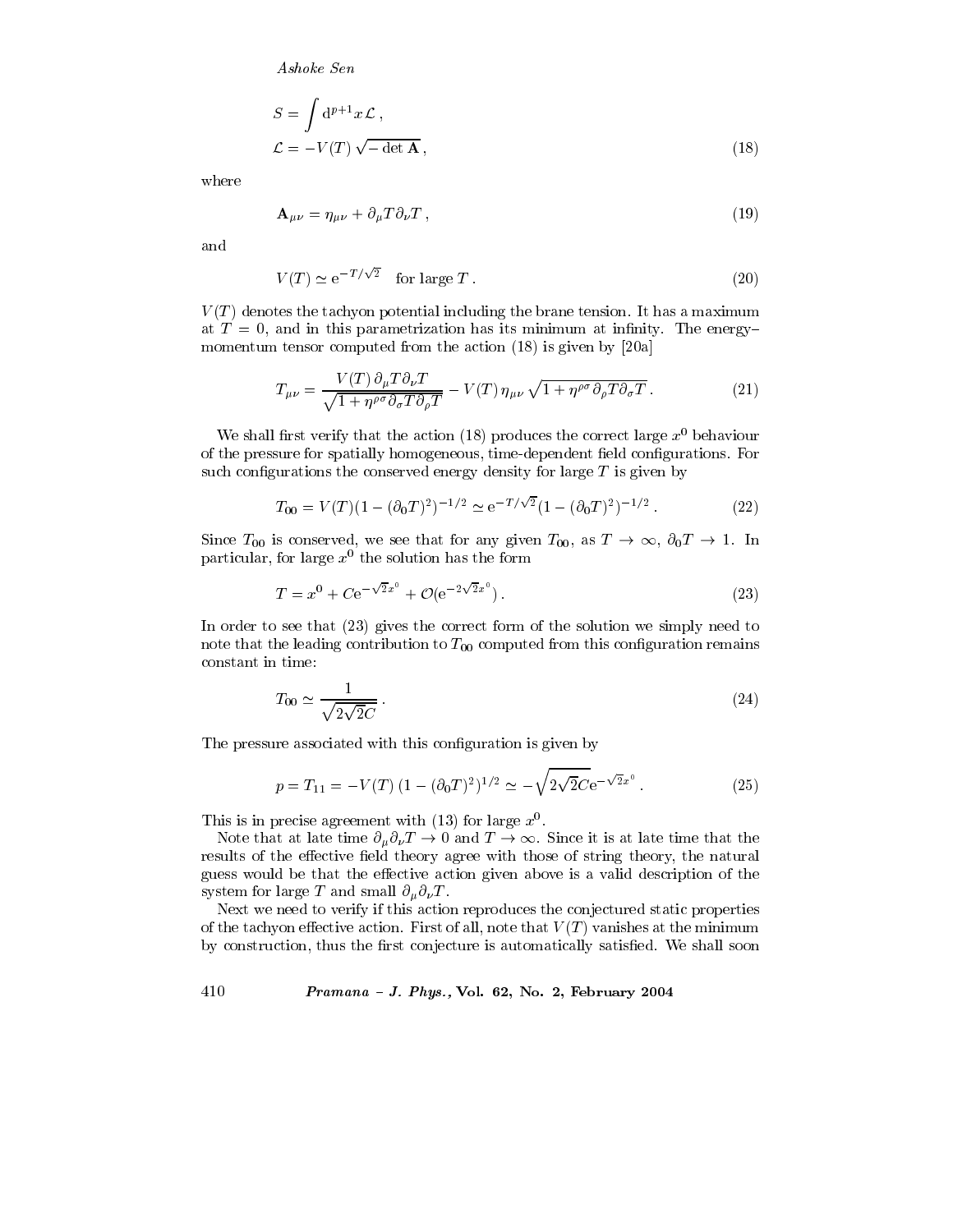## Tachyon dynamics in string theory

analyse the spectrum of perturbative states around the tachyon vacuum and verify the second conjecture. However, the verification of the third conjecture involves construction of the kink and other topological soliton solutions. Since such solutions contain regions in which T is finite and  $\partial_{\mu} \partial_{\nu} T$  is finite or large, the effective action given in  $(18)$  is not a valid approximation in this case. Thus, we cannot verify the third conjecture using this effective action.

Let us now demonstrate the absence of perturbative states upon quantization of the theory around the tachyon vacuum. Since a priori it is not clear how to quantize a non-linear theory of this type, we shall use a pragmatic definition of the absence of perturbative states. Since in conventional field theory perturbative states are associated with plane wave solutions, we shall assume that absence of perturbative quantum states implies absence of plane-wave solutions (which are not pure gauge) and vice versa. Thus we need to show the absence of plane-wave solutions around the tachyon vacuum in this theory.

This leads us to the analysis of classical solutions in this theory. Since around the tachyon vacuum  $V(T) = 0$  and hence the action (18) vanishes, it is more convenient to work in the Hamiltonian formalism  $[15,21-25]$ . Defining the momentum conjugate to  $T$  as

$$
\Pi(x) = \frac{\delta S}{\delta(\partial_0 T(x))} = \frac{V(T)\partial_0 T}{\sqrt{1 - (\partial_0 T)^2 + (\vec{\nabla} T)^2}},\tag{26}
$$

we can construct the Hamiltonian  $H$ :

$$
H = \int d^p x \left( \Pi \partial_0 T - \mathcal{L} \right) \equiv \int d^p x \mathcal{H},
$$
  

$$
\mathcal{H} = T_{00} = \sqrt{\Pi^2 + (V(T))^2} \sqrt{1 + (\vec{\nabla} T)^2}.
$$
 (27)

The equations of motion derived from this Hamiltonian take the form

$$
\partial_0 \Pi(x) = -\frac{\delta H}{\delta T(x)} = \partial_j \left( \sqrt{\Pi^2 + V^2} \frac{\partial_j T}{\sqrt{1 + (\vec{\nabla} T)^2}} \right)
$$

$$
-\frac{V(T)V'(T)}{\sqrt{\Pi^2 + V^2}} \sqrt{1 + (\vec{\nabla} T)^2}, \tag{28}
$$

$$
\partial_0 T(x) = \frac{\delta H}{\delta \Pi(x)} = \frac{\Pi}{\sqrt{\Pi^2 + V^2}} \sqrt{1 + (\vec{\nabla} T)^2}.
$$
\n(29)

In the limit of large  $T$  (i.e., near the tachyon vacuum) at fixed  $\Pi$ , we can ignore the  $V^2 \simeq e^{-\sqrt{2}T}$  term, and the Hamiltonian and the equations of motion take the form

$$
H = \int \mathrm{d}^p x \, |\Pi| \sqrt{1 + (\vec{\nabla} T)^2} \,,\tag{30}
$$

$$
\partial_0 \Pi(x) = \partial_j \left( |\Pi| \frac{\partial_j T}{\sqrt{1 + (\vec{\nabla} T)^2}} \right),\tag{31}
$$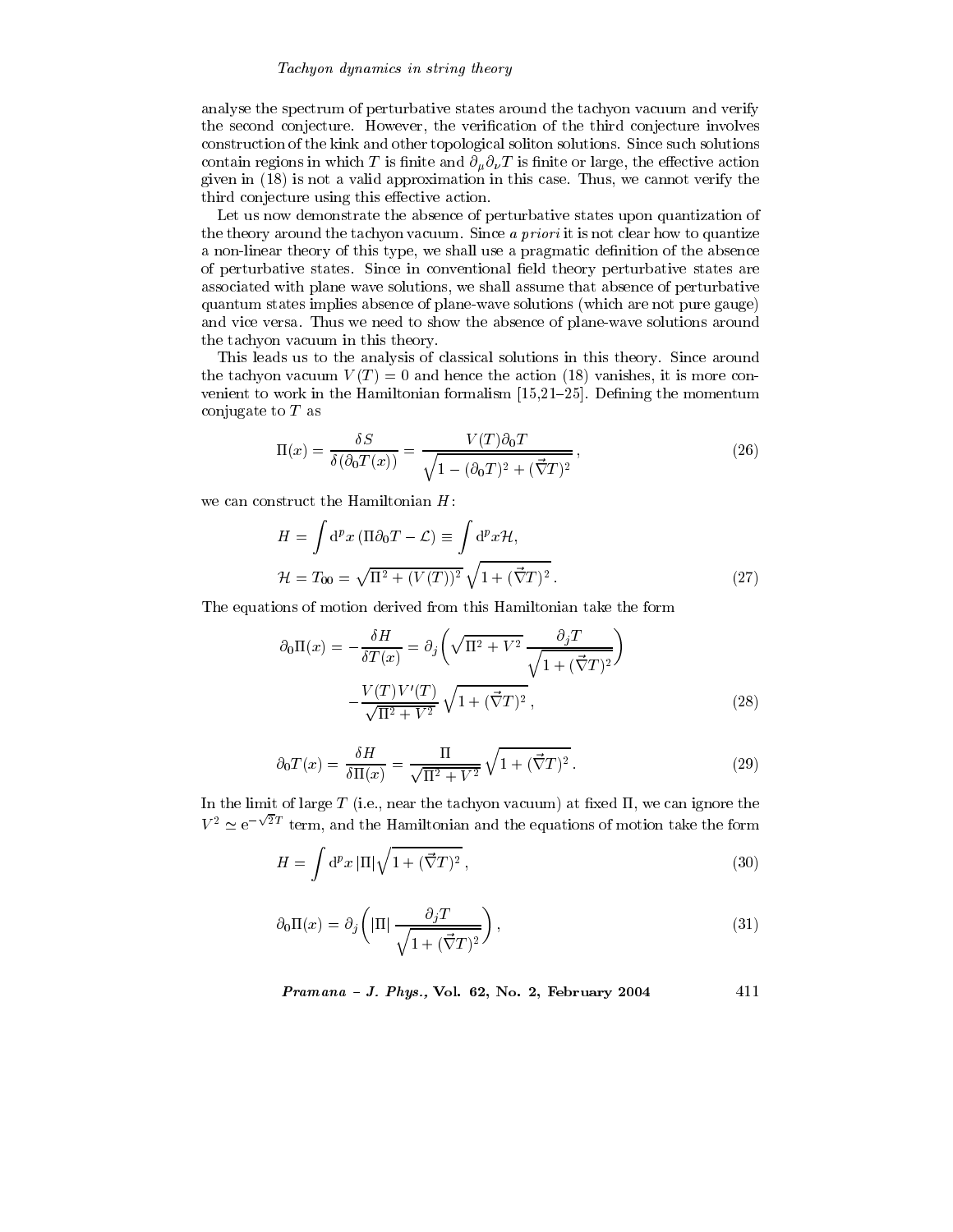$$
\partial_0 T(x) = \frac{\Pi}{|\Pi|} \sqrt{1 + (\vec{\nabla} T)^2}.
$$
\n(32)

From (32), we see that in this limit we have  $(\partial_0 T)^2 - (\vec{\nabla} T)^2 = 1$ .

These equations can be rewritten in a suggestive form by defining [15]

$$
u_{\mu} \equiv -\partial_{\mu} T, \quad \epsilon(x) \equiv |\Pi(x)| / \sqrt{1 + (\vec{\nabla} T)^2} \,. \tag{33}
$$

Equations  $(31)$  and  $(32)$  then take the form

$$
\eta^{\mu\nu}u_{\mu}u_{\nu} = -1, \quad \partial_{\mu}(\epsilon(x)u^{\mu}) = 0. \tag{34}
$$

Expressed in terms of these new variables,  $T_{\mu\nu}$  given in (21) take the form:

$$
T_{\mu\nu} = \epsilon(x)u_{\mu}u_{\nu},\tag{35}
$$

where we have used the small  $V(T)$  approximation and used the equations of motion  $(31), (32)$ . These are precisely the equations governing the motion of non-rotating, non-interacting dust, with  $u_{\mu}$  interpreted as the local  $(p + 1)$ -velocity vector [15], and  $\epsilon(x)$  interpreted as the local rest mass density. Conversely, any configuration describing flow of non-rotating, non-interacting dust can be interpreted as a solution of the equations of motion  $(31)$ ,  $(32)$ .

It is now clear that there are no plane-wave solutions in this classical theory. A system of non-interacting dust, if compressed, remains in that compressed state without responding back. Thus if we begin with an initial static configuration with an inhomogeneous distribution of energy, this disturbance will not propagate. On the other hand a plane-wave solution always propagates. Thus the particular field theory described here does not have any plane-wave solution, and is not expected to have any perturbative physical state upon quantization.

During last year there has been many attempts to use the tachyon effective field theory for describing various aspects of cosmology. Clearly one needs a much better understanding of the effect of quantum corrections before one can have a complete understanding of tachyon cosmology. However, I would like to conclude by saying that brane-anti-brane annihilation process is likely to have taken place in the early Universe, and it will be interesting to see if we can find any signature of such processes in the present day cosmology.

# References

- [1] A Sen, J. High Energy Phys. 9808, 010 (1998); arXiv:hep-th/9805019
- [2] O Bergman and M R Gaberdiel, *Phys. Lett.* **B441**, 133 (1998);  $arXiv:hep-th/9806155$
- [3] A Sen, J. High Energy Phys. 9809, 023 (1998); arXiv:hep-th/9808141
- [4] A Sen, J. High Energy Phys. 9810, 021 (1998); arXiv:hep-th/9809111
- [5] A Sen,  $arXiv:hep-th/9904207$
- [6] A Lerda and R Russo, *Int. J. Mod. Phys.* **A15**, 771 (2000); arXiv:hep-th/9905006
- [6a] At this stage we would like to remind the reader that our analysis will be only at the level of classical open string field theory, and hence integrating out the heavy fields simply amounts to eliminating them by their equations of motion